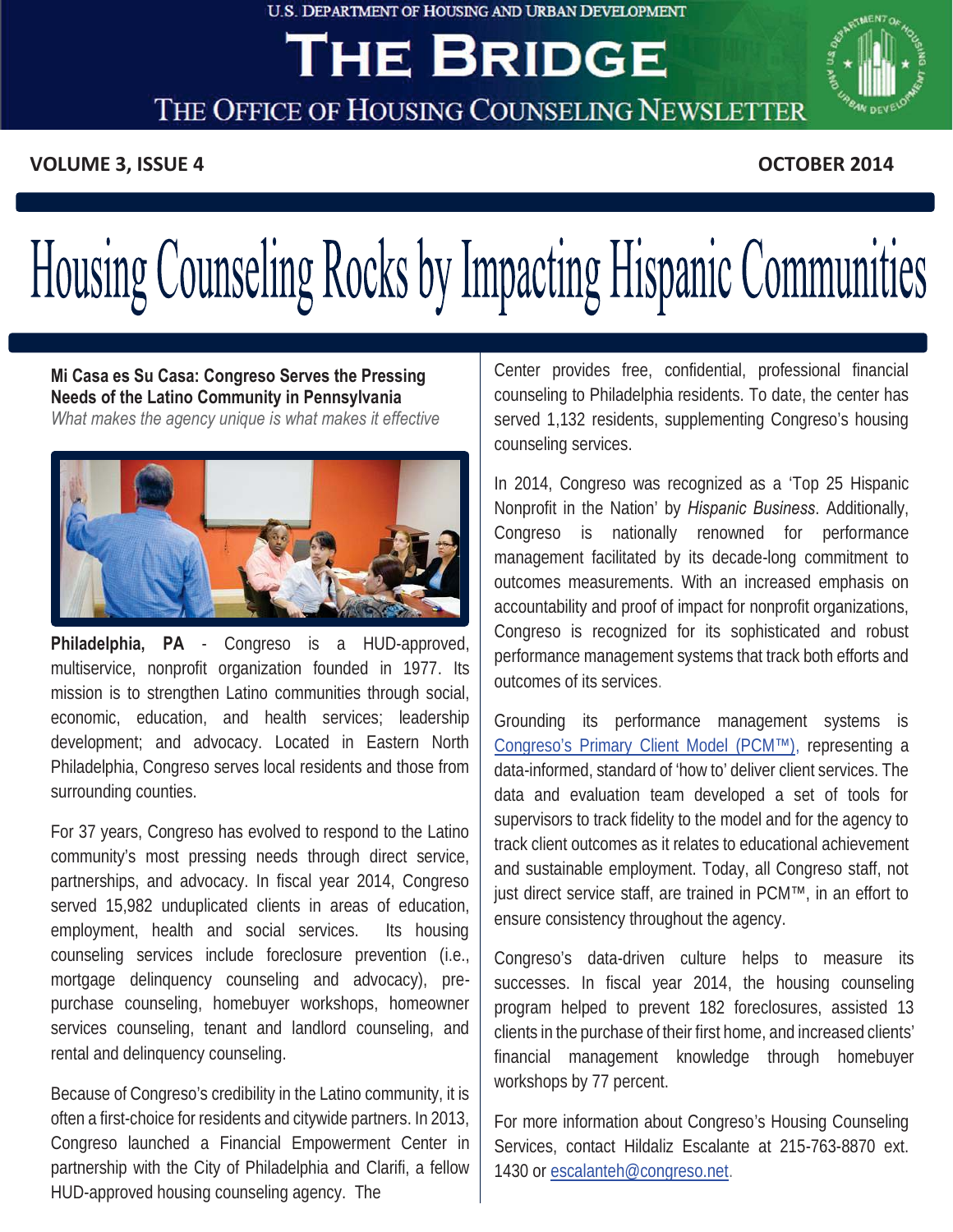

**Sarah Gerecke**  *Deputy Assistant Secretary Office of Housing* 

Greetings,

The Office of Housing Counseling recognizes [National Hispanic Heritage Month a](http://www.whitehouse.gov/the-press-office/2014/09/12/presidential-proclamation-national-hispanic-heritage-month-2014)nd this year's theme: "*Hispanics: A legacy of history, a present of action and a future of success.*" This edition of 'The Bridge' features faith-based and other housing counseling agencies that serve the Hispanic community.

According to the 2010 U.S. Census, 50.5 million people or 16 percent of the U.S. population are of Hispanic or Latino origin. This represents a significant increase from 2000, which registered the Hispanic population at 35.3 million or 13 percent of the total U.S. population.

To reach this growing population, HUD provides Spanish language versions of its website at *[Español.Hud.gov](http://www.portal.hud.gov/hudportal/HUD?src=/espanol)* and social media avenues in Spanish, that are accessible from the blog, *[HUDdle en Español](http://www.blog.hud.gov/es/)* including *HUD RSS Feeds Español, HUD Facebook en Españo*l, *HUD Twitter en Español,* and *HUD Podcasts en Español.* 

Agencies have evolved to address ongoing changes including the need to provide bi-<br>lingual, multi-lingual and diverse housing counselors, who speak the client's language outreach and bilingual services to meet the needs of their clients, right where they are. and have cultural sensitivities that break down barriers and empower communities. Similarly, many of our HUD-approved housing counseling agencies are providing Agencies have evolved to address ongoing changes including the need to provide bi-

This edition also features faith-based agencies and national partners that serve as safe and trusted advisors to individuals and families seeking comprehensive social services. The Office of Housing Counseling supports the movement to end poverty, which is a barrier to many Americans seeking affordable and safe housing.

A true testament to the great work of housing counseling agencies are our Champions of Service, who are highlighted for being selfless in their commitment to assist clients during some of their most trying times, especially when faced with losing their homes. We can learn much from the Champions who, in addition to providing client guidance and information, also give much needed hope and understanding.

During National Hispanic Heritage Month, the Office of Housing Counseling encourages agencies to continue to provide bi-lingual and multi-lingual housing counseling services to meet the growing needs of the communities they served.

## *Sarah*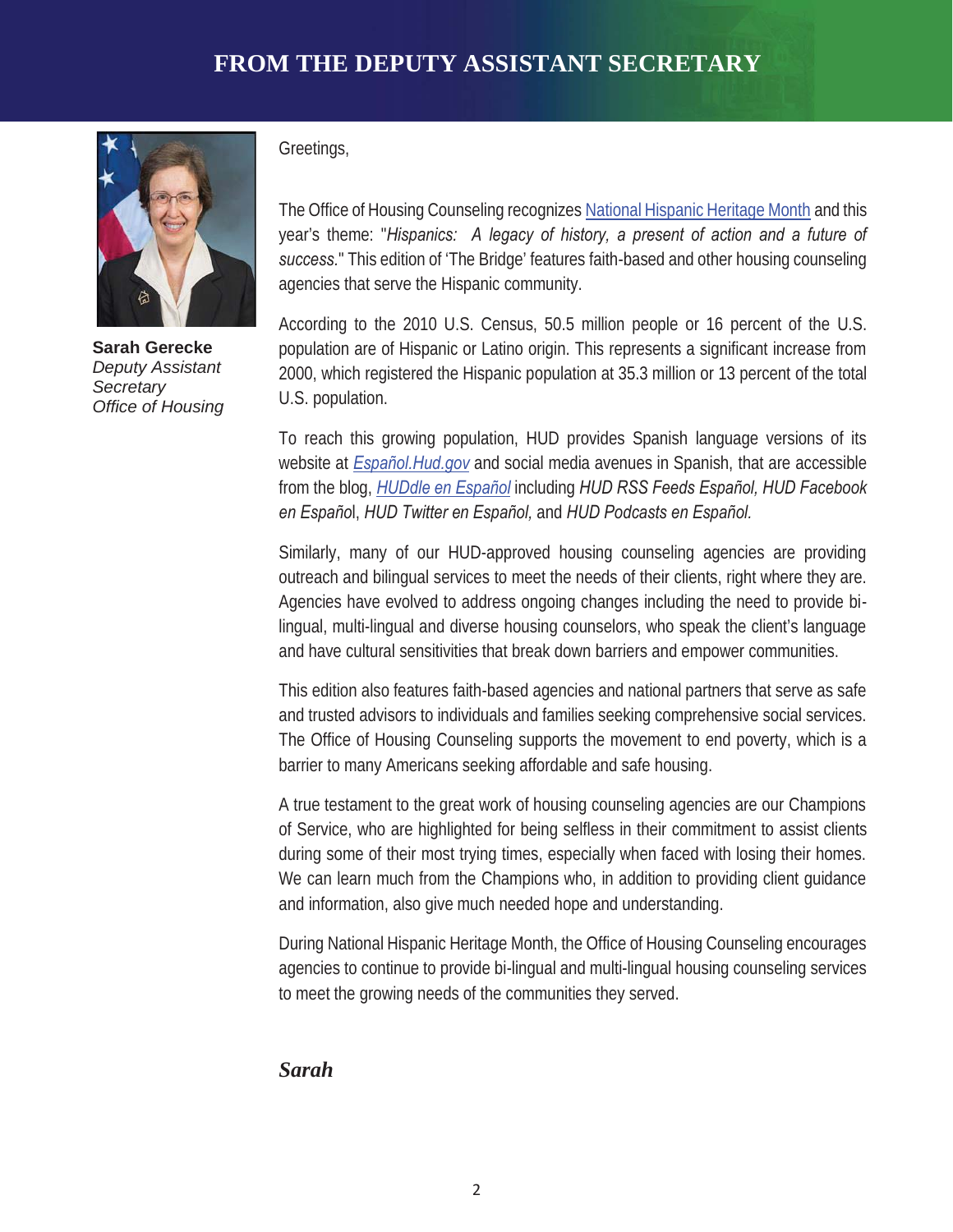## **CATHOLIC CHARITIES USA LEADS MOVEMENT TO END POVERTY**

 **Alexandria, VA** - Catholic Charities USA (CCUSA) is leading a in poverty in the U.S. national movement to end poverty in America. In communities across the country, Catholic Charities member agencies are helping individuals and families in poverty achieve their full potential. CCUSA is dedicated to creating a life of opportunity and self-sufficiency for each of the 46 million people who live

CCUSA was founded in 1910 on the campus of Catholic University of America in Washington, D.C. as the National Conference of Catholic Charities. For more than 100 years, CCUSA has guided and supported the vast network of Catholic Charities' agencies nationwide in a common mission to serve, advocate, and convene.

#### **Supporting the Housing Continuum**

rammes were nomeress on a single night in the O.S. Catholic<br>Charities' agencies nationwide are working at every point of the Affordable and safe housing is essential to the stability and well-being of families and individuals, especially for those living in poverty. In 2013, it is estimated that 227,197 people in families were homeless on a single night in the U.S. Catholic housing continuum – providing affordable housing, offering foreclosure prevention support and conducting street outreach to the homeless.

#### **Filling a National and Local Need**

Launched in 1994 with support from the Fannie Mae Foundation, the [Catholic Charities USA's Housing Counseling](http://www.catholiccharitiesusa.org/program/housing-counseling/)  [Program](http://www.catholiccharitiesusa.org/program/housing-counseling/) has grown into a network of over 30 sub-agencies a need on both a national and local level. Due to the vast and homeless populations. which now compose the Catholic Charities USA (CCUSA) Housing Counseling Network (HCN). The network is able to fill geographic coverage of the CCUSA HCN, national trends are reinforced by local housing market conditions. Issues affecting the real estate industry, specifically the homeownership industry, correspond to those seen in the rental, special needs,

Within the network, housing counselors in CCUSA agencies are trained to provide rental, homeless prevention, mortgage delinquency and reverse mortgage counseling, and other services.



Housing counseling sub-agencies are the national "go-to" agencies for services to the homeless and those in danger of homelessness.

**CONSIDER SERVICES** placed in permanent housing that same year, and CCUSA<br>oint of the directly aroughed 22.629 units of effectable housing According to CCUSA's [2014 Help and Hope Report,](http://www.scribd.com/collections/5693820/2014-Help-and-Hope-Report-and-2013-Annual-Survey-Data) housing directly provided 33,629 units of affordable housing. services made up about three percent of CCUSA's overall client services and 48 percent of housing-related services. CCUSA agencies provided assistance to nearly 472,800 individuals. Additionally, more than 66,250 clients were

directly provided 33,629 units of affordable housing.<br>Over the same period of time, the number of transitiona<br>housing units provided has declined by 50 percent<br>demonstrating the shift agencies have made to prioritize long Over the same period of time, the number of transitional housing units provided has declined by 50 percent, demonstrating the shift agencies have made to prioritize long<br>term solutions for clients. However, despite these efforts, there is still a significant need for both permanent housing and shelter services that exceeds the local agencies' ability to serve.

#### **Experiencing the Joy of Homeownership**

As the population increases, CCUSA hopes that it will able to continue to provide those families in need with affordable housing. "Housing on all levels is a significant factor in wealth building, and we want to ensure that those looking to get out of poverty have the opportunity to experience the joy of homeownership," said a CCUSA representative.

For more information on Catholic Charities USA's housing program and other initiatives, visit [www.catholicharitiesusa.org](http://www.catholicharitiesusa.org/) and follow them on Twitter [@CCharitiesUSA.](https://www.twitter.com/ccharitiesusa)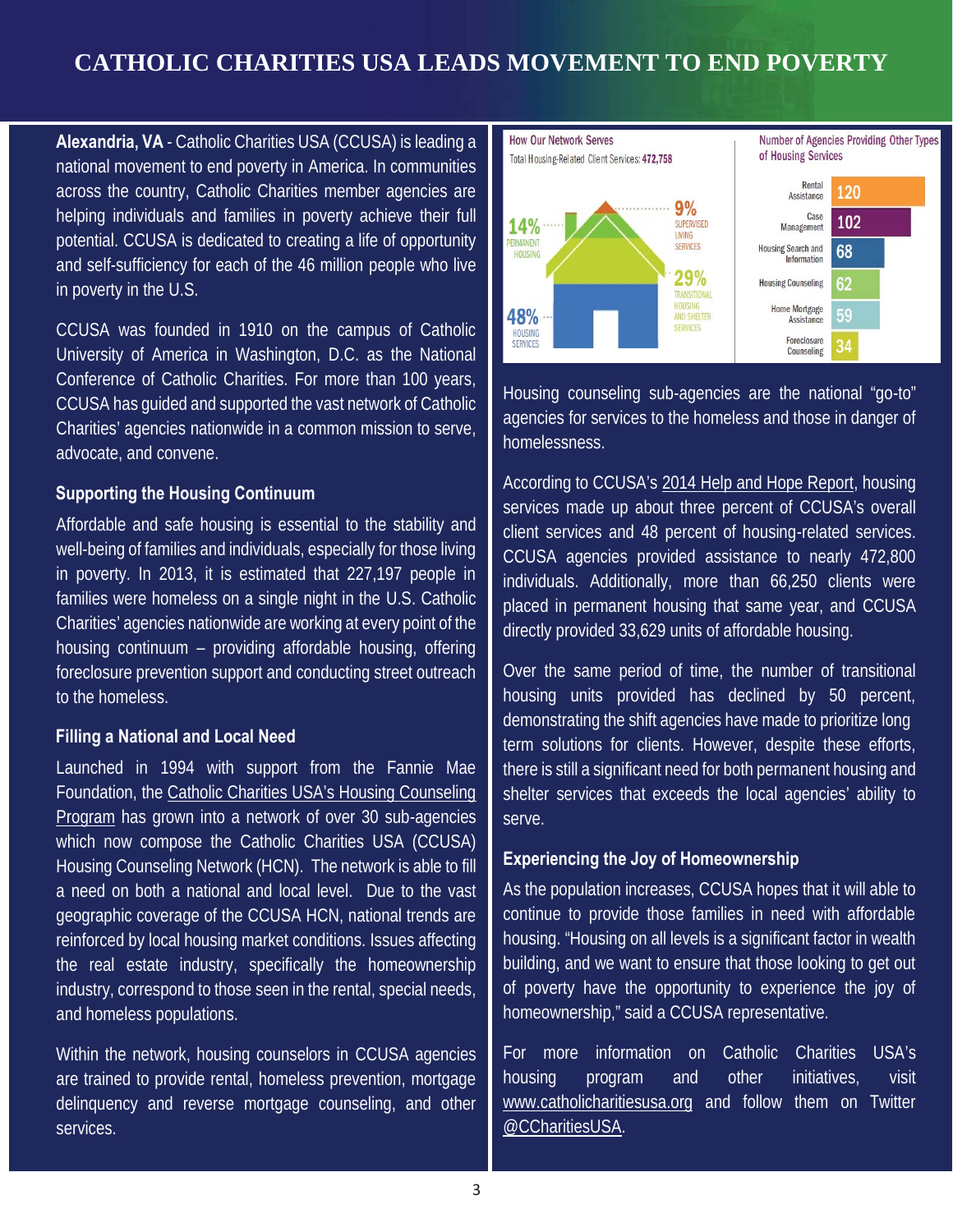## **PROMOTING STABLE HOMEOWNERSHIP WITH THE SPANISH COALITION FOR HOUSING**



 needs of Latinos in the Midwest. Since 1966, SCH has **Chicago, IL** - Spanish Coalition for Housing (SCH) is the largest housing counseling organization dedicated to the offered the Chicago area a wide array of services including:

- foreclosure and pre/post-purchase counseling,
- tenant and landlord counseling, and
- financial literacy.

SCH prides itself on its dedication and perseverance in enabling clients to achieve greater housing and financial security.

 One of SCH's main goals is to promote stable homeownership. Through their pre-purchase counseling SCH helps hundreds of first-time homebuyers prepare for, select and purchase their own home each year.

 One local Chicago resident, Jessica Green, worked with of four months, Anna worked with Jessica to build her credit her monthly budgeting. SCH National Council of LaRaza trained counselor, Anna Jimenez, at its Southeast Chicago Office. Over the course and explore concepts of financial literacy that were lacking in

Although it was a lengthy process to help Jessica transition from a point of distress to successful first-time homeownership, the time and energy were worth it, as Jessica now has a home to call her own, that is affordable and sustainable over the long-term.

Jessica writes:

 **an added financial stress. I knew it was "The homebuying process was very lengthy for me, because it started with repairing my credit after a divorce. Besides dealing with the emotional stress of the situation there was important to invest my hard-earned money into a home and not lose it paying rent. So, I decided to start the process of homebuying no matter what situation I was currently in."** 

**CHAMPIONS OF SERVICE SERVICE SERVICE SERVICE SERVICE SERVICE SERVICE SERVICE SERVICE SERVICE SERVICE SERVICE SERVICE SERVICE SERVICE SERVICE SERVICE SERVICE SERVICE SERVICE SERVICE SERVICE SERVICE SERVICE SERVICE SERVICE "Along the homebuying process, I met with SCH's Anna Jimenez, who counseled me and encouraged me to stay committed. The homebuyer classes were extremely informative and will help me to**  stay a responsible homeowner **situation and sincerely offer help. That added sincerity, made all the difference."** 

> **expected. The secret is staying committed "My advice for future homeowners is that the commitment starts with believing in yourself. Owning a home is a lifetime achievement and may take longer than you and working through each step to becoming a proud homeowner."**

Jessica like many of SCH's clients now recognize the importance that housing counseling agencies play in improving Latino's housing and financial security. For more information on how SCH can help those in the Chicago area, contact them at 773-342-7575 or visit www.sc4housing.org.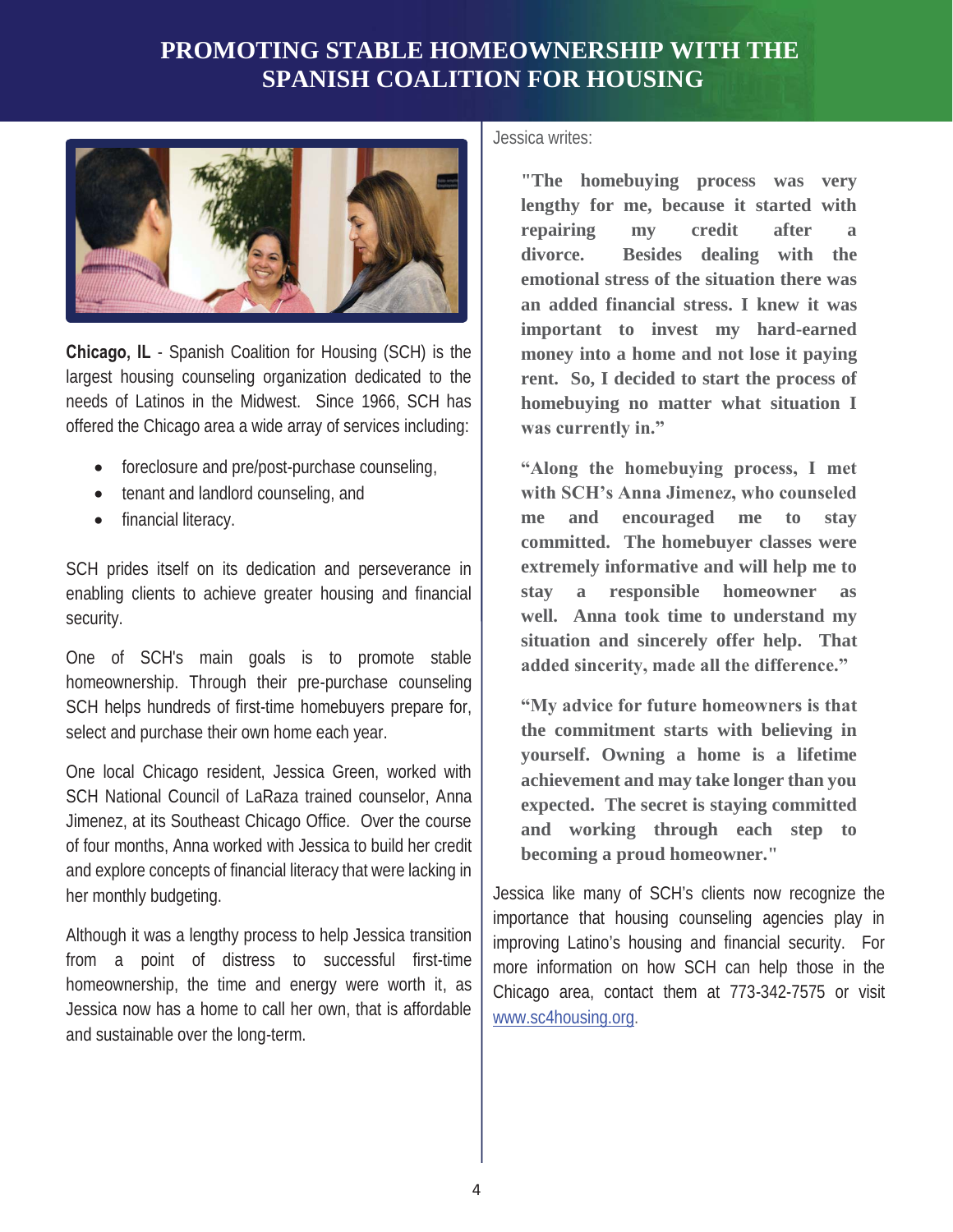## **LUTHERAN SOCIAL SERVICES RESPOND TO CHANGING NEEDS**

 **Sioux Falls, SD**  Lutheran Social Services (LSS) of South Dakota responds to changing needs in South Dakota communities. Its mission is*: Inspired by God's love, we care for, support and strengthen individuals, families and communities.* The southern portion of Sioux Falls lies in Lincoln County. According to the U.S. Census Bureau, in 2004/2005 Lincoln County was the fifth fastest growing county in the country.

### **A Pocket of Stability in Uncertain Times**

recession, it was a pocket of stability in very uncertain times. While Sioux Falls did not go untouched in the coming With heavy emphasis on the health care and banking. industries, Sioux Falls bore much less of the brunt of the recession than other places.

**CHAMPI** across the eastern half of South Dakota. Each of the centers with homebuyers and homeowners every step of the way. As the housing market has struggled and made its return, the LSS – Center for Financial Resources (CFR) has journeyed Headquartered in Sioux Falls, the CFR has six satellite offices is well-equipped to not only educate prospective homeowners, but to counsel those struggling to keep their homes.

 made less-than successful choices. And then there are clients CFR clients include those who have faced hard times and who, following their conservative nature, have been hypervigilant about their credit.

## **Building a Credit History**

 purchasing a vehicle, and even paid cash for their college CFR has continued to see an increase of prospective home buyers who cannot get financing – not because of bad credit, but because of no credit history. For fear of damaging their financial standing, individuals have avoided owning credit cards, paid every bill on time, saved to pay cash when education. With a little direction from CFR counselors, they are able to quickly build their credit towards becoming an economy-strengthening homeowner. This is reflected in a steady number of homebuyer education students even in a season when home sales typically slow.

#### **Protecting Homeowners, Preserving Homeownership**

 two months, Minnehaha County (in which the bulk of Sioux For those current homeowners struggling to fulfill their obligations, CFR has made a valuable contribution towards protecting homeowners and homeownership. During the past Falls lies) had nearly 40 percent of their foreclosure proceedings cancelled prior to the Sheriff's sale. Whether considering foreclosure or bankruptcies, South Dakotans are clearly weighing their options and finding ways to stay in their homes.

#### **Client Success Story**

 local news station recently produced a story on the following Understanding both need and determination of the people, a CFR clients.

**ONS OF SERVICE** period of time. Looking forward to retirement, he was a pastor and she, a 911 dispatcher. Their plans were seemingly derailed when she became critically ill and was unable to work for an extended

> up, they were afraid retirement simply would not be an option. brand new home – the first time they have ever been home Nearly \$700 short each month with 10 credit cards charged After two years in a CFR Debt Management Plan, they were able to retire, attend homebuyer education, and purchase a owners. This is an example of the determination South Dakotans pride themselves in.

#### **CFR is Midwest Nice**

When visiting South Dakota, one may get a warm, welcome from caring people. Call it "Midwest Nice." It is this personality that helps the Center for Financial Resources staff overcome the stigma of financial counseling. With a sense of determination and independence, the people of eastern South Dakota press on. It is the Center for Financial Resources' pleasure to help guide them on that journey.

Get more information about LSS at [www.LssSD.org.](http://www.lsssd.org/)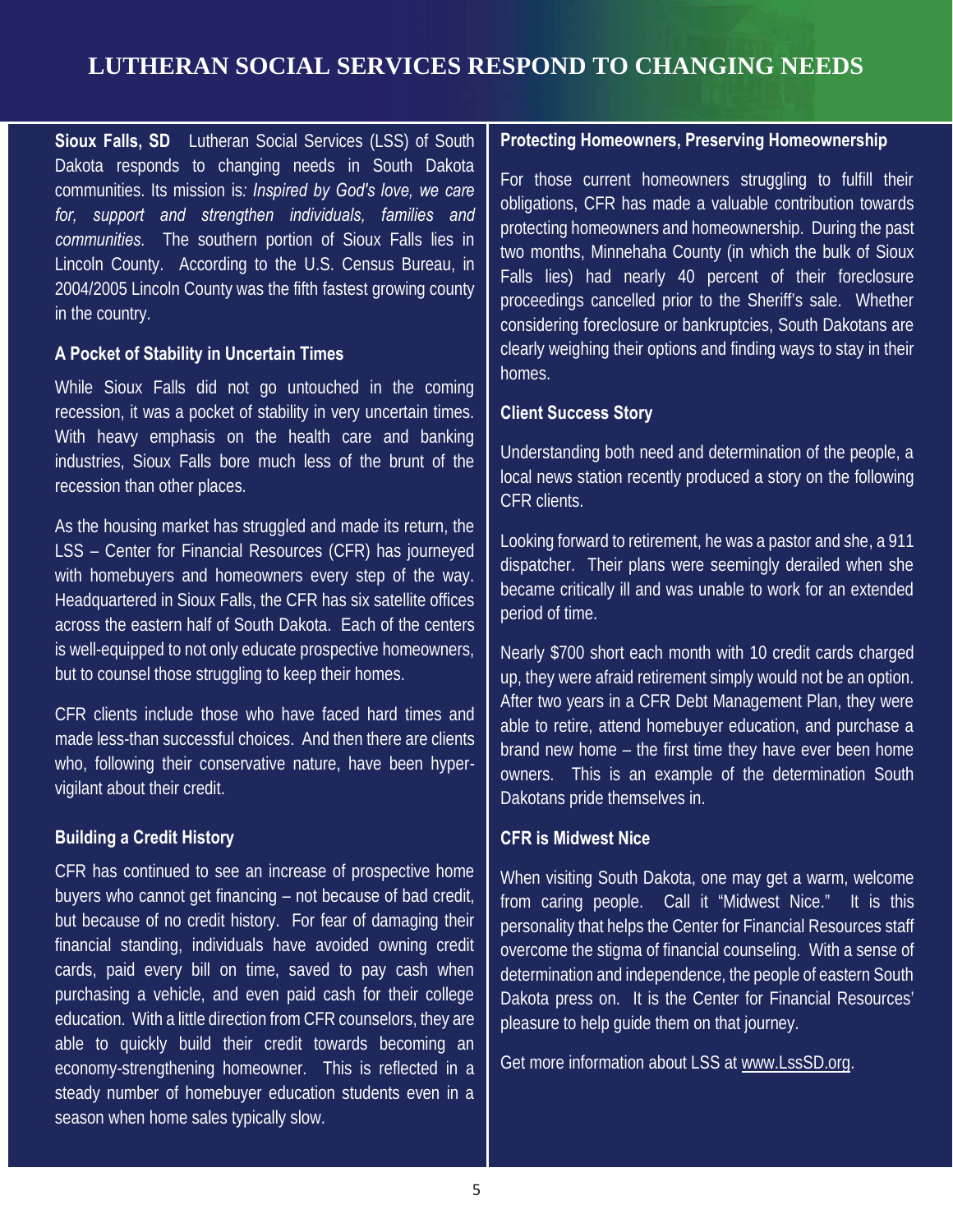## **OFFERING HOPE AND HOMEOWNERSHIP WITH FAITH**



 programs and services in both English and Spanish to address the financial needs of low-to-moderate income residents. **Sayreville, NJ** - Faith Fellowship Community Development Corporation (FFCDC) is a grassroots, faith-based nonprofit 501(c)3 organization that provides housing counseling

### **The Homeownership and Preservation Program consists of two service components:**

- 1)*The Homebuyers Education Workshop* for those seeking to purchase a home.
- and accessing homeownership opportunities. 2)*Pre-Purchase One-on-One Counseling* for those who need one-on-one assistance in resolving financial issues

million. Through its Homeownership and Preservation Program, FFCDC has provided service to over 12,200 community residents in education workshops and one-on-one counseling. The Program has resulted in an estimated 1,080 families purchasing homes, with mortgages totaling more than \$216

- skills and develop financial confidence. million.<br>1) *The Financial Literacy Education Workshop* uses the ["Credit Smart" curriculum](http://www.freddiemac.com/creditsmart/curriculum/download.html) and is designed to help community residents build financial knowledge, increase personal wealth, develop life-long money management
- 2)*Financial Literacy One-on-One Counseling* is for those who need individual assistance in improving their personal financial management skills.

FFCDC has partnered with Freddie Mac to reach out to over 5,000 residents providing workshops, one-on-one counseling and online credit education courses.

## **Foreclosure Prevention Programs and Services**

In response to an unprecedented increase in residential mortgage foreclosures, FFCDC has partnered with federal and state agencies and financial institutions to provide default mitigation and foreclosure counseling services in the following areas:

- 1)*The Foreclosure Prevention Workshop* provides information regarding foreclosure avoidance, i.e., providing the basics of loan refinancing and loan modifications, foreclosure regulations and timeline, what is a short sale and deed-in-lieu, and how to avoid foreclosure scams.
- Vorkshop for those seeking and their mortgage payments and 2)*Foreclosure Prevention One-on-One Counseling* is for those in need of individual assistance who anticipate those who already are in default.

Under FFCDC's Default Mitigation and Foreclosure Counseling Program, 60 percent of loss mitigation counseling cases were resolved successfully with the lender through counselor intervention efforts. Approximately 40 percent of FFCDC's clients successfully were guided through the mediation process, and in instances where both intervention and mediation failed for the client; the client was counseled for other types of mortgage relief, i.e., short sale, deed-in-lieu, etc.

## **FFCDC Continues to Provide Sandy Support**

FFCDC launched a multi-phase response to help more than 5,000 families and communities impacted by Superstorm Sandy. The focus of the response was and continues to be assisting families in regaining stability in their everyday lives. FFCDC joined forces with Freddie Mac, government agencies, businesses, disaster relief agencies, and other faith-based organizations to identify and supply the needs of families and communities impacted by Sandy.

[Visit FFCDC to learn more.](http://www.ffcdc.net/index.shtml)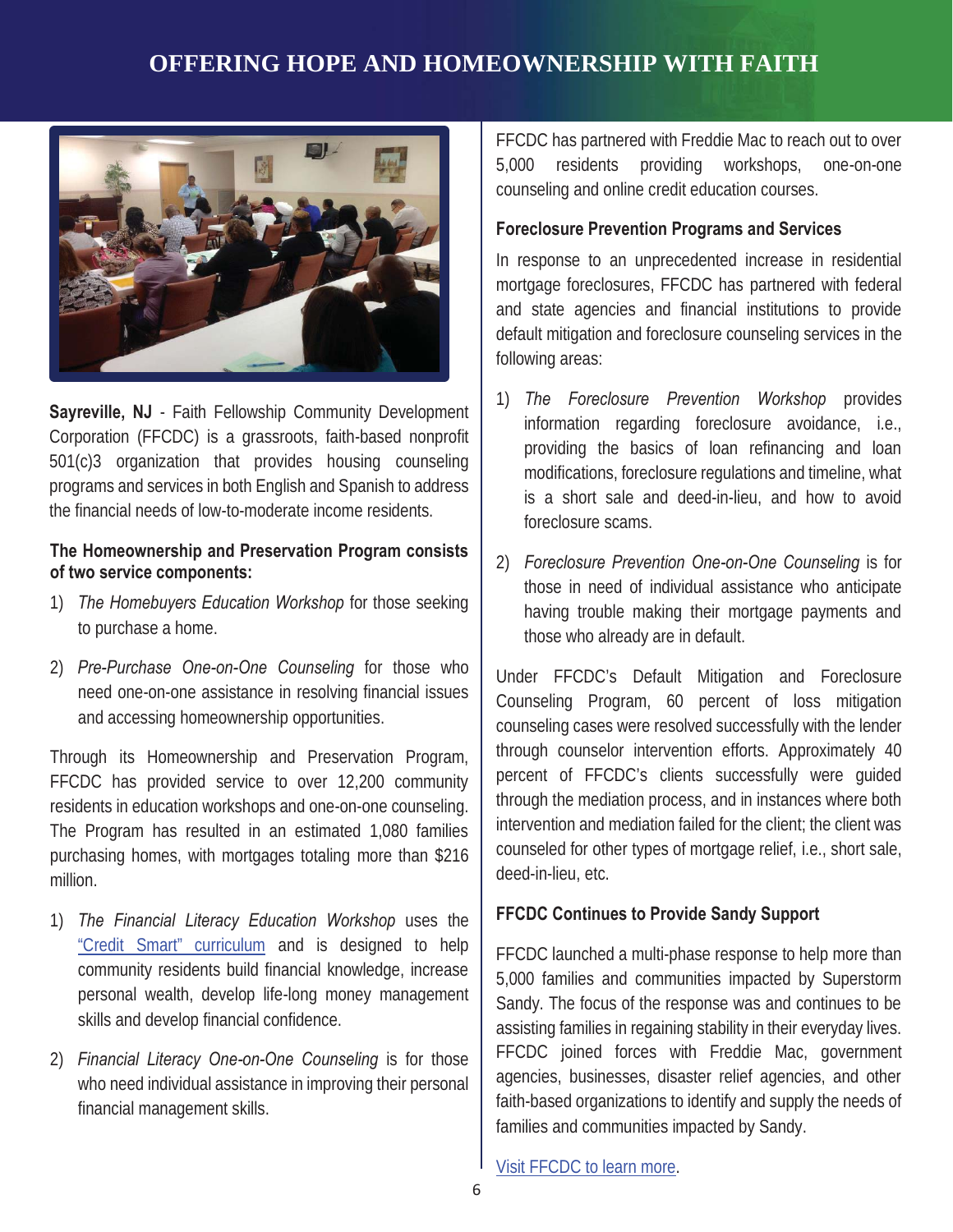As part of its annual focus on faith-based organizations, The necessary to seek government funds. Since it began in: *Bridge* recently sat down with Paula Lincoln, Director of the [HUD](http://www.portal.hud.gov/hudportal/HUD?src=/program_offices/faith_based)  [Center for Faith-Based and Neighborhood Partnerships,](http://www.portal.hud.gov/hudportal/HUD?src=/program_offices/faith_based) to learn more about the work of her office and the resources it can offer housing counseling and faith-based organizations.

## *this issue of The Bridge newsletter. Please give us some*   *overall background on HUD CFBNP's work. The Bridge: Ms. Lincoln, thank you for speaking with us for*

 **Ms. Lincoln**: Thank you. HUD CFBNP serves as a resource well as other available federal resources. center for faith-based and community groups seeking to address the housing and community development needs of communities nationwide. The Center serves as a liaison to faith-based and community organizations (FBCOs), providing the latest information about HUD's grant opportunities and programs as

well as other available federal resources.<br>We also help connect organizations to other federal resources available for community and economic development.

## *engagement activities do you undertake for these The Bridge: So as an outreach office to faith-based and community organizations (FBCOs), what types of stakeholders?*

**Ms. Lincoln:** Our office works on a variety of outreach initiatives: We host numerous capacity-building trainings for local non-profit organizations across the country. My staff and I also engage with FBCOs, such as the Church of God in Christ (COGIC), the Hampton Ministers Conference and Catholic Charities, at denominational conferences and congressional briefings. The Center also regularly hosts roundtable, national conference calls and webinars on a variety of topics of interest to faith groups including foreclosure assistance, homeless services, and housing counseling.

## *The Bridge: Paula, what kind of information can the HUD CFBNP provide to faith-based and community organizations that are looking for help with grants or HUD's programs?*

**Ms. Lincoln:** The Center primarily provides [capacity building](http://www.portal.hud.gov/hudportal/documents/huddoc?id=gwtcapacitybld.pdf)  [and grant writing-r](http://www.portal.hud.gov/hudportal/documents/huddoc?id=gwtcapacitybld.pdf)elated trainings. Participants at our workshops receive personal instruction from our staff on how to become more competitive for Federal grants, secure 501(c)(3) status, and create the organizational structure

**FOR FAITHERS AND INSTEAD AND THE CONFERENCE IN THE CAPACITY Building Training for Emerging Organizations**<br>The Capacity Based Mating the change of Darty and time to Lagre Society be grown to include information for interme necessary to seek government funds. Since it began in 2004, series has grown to include information for intermediate and advanced organizations.

200<br>ation<br>te ar<br>lyea<br>lyea<br>lyea<br>BCC<br>nele:<br>, fa HUD CFBNP just concluded workshops for this fiscal year, but organizations can find out about next year's schedule or request training by contacting our office at [Partnerships@hud.gov.](mailto:Partnerships@hud.gov) My staff can also help FBCOs navigate HUD.gov and provide information on homeless programs, affordable housing development grants, fairhousing issues, and the entire scope of HUD's programs.

## *grant writing trainings are also very popular. How can a Housing Counseling Agency benefit? The Bridge: We know that your capacity building and*

**CHAMPION** of **CHAMPIONS OF SERVICE SERVICES** and now to reverage resources and now organization. Aside from learning about organizational home buying or foreclosure prevention and are interested in **Ms. Lincoln:** Our capacity building and grant writing trainings are ideal for organizations interested in becoming housing counseling agencies but unsure of where to begin. Our instructors cover everything from how to create a sustainable nonprofit to how to leverage resources and how development and grant writing, attendees can also benefit from networking opportunities with local organizations, churches active in the housing arena, and other partners. It is often during these trainings that we hear from churches who are doing some type of counseling for their members on partnering or collaborating with other housing counseling agencies to host events at their churches.

## *of Faith-Based and Neighborhood Partnerships. Tell our more about this Presidential initiative? The Bridge: Your office is part of the White House Office readers more about this affiliation and where to learn*

**Ms. Lincoln:** HUD CFBNP is one of 13 Centers throughout Federal agencies in the U.S. Our goal is to form partnerships with faith-based and community groups as they work in their respective communities, and to help them take advantage of the resources offered by each agency. These efforts are closely coordinated by the [White House Office of Faith-](http://www.whitehouse.gov/administration/eop/ofbnp)[Based and Neighborhood Partnerships.](http://www.whitehouse.gov/administration/eop/ofbnp)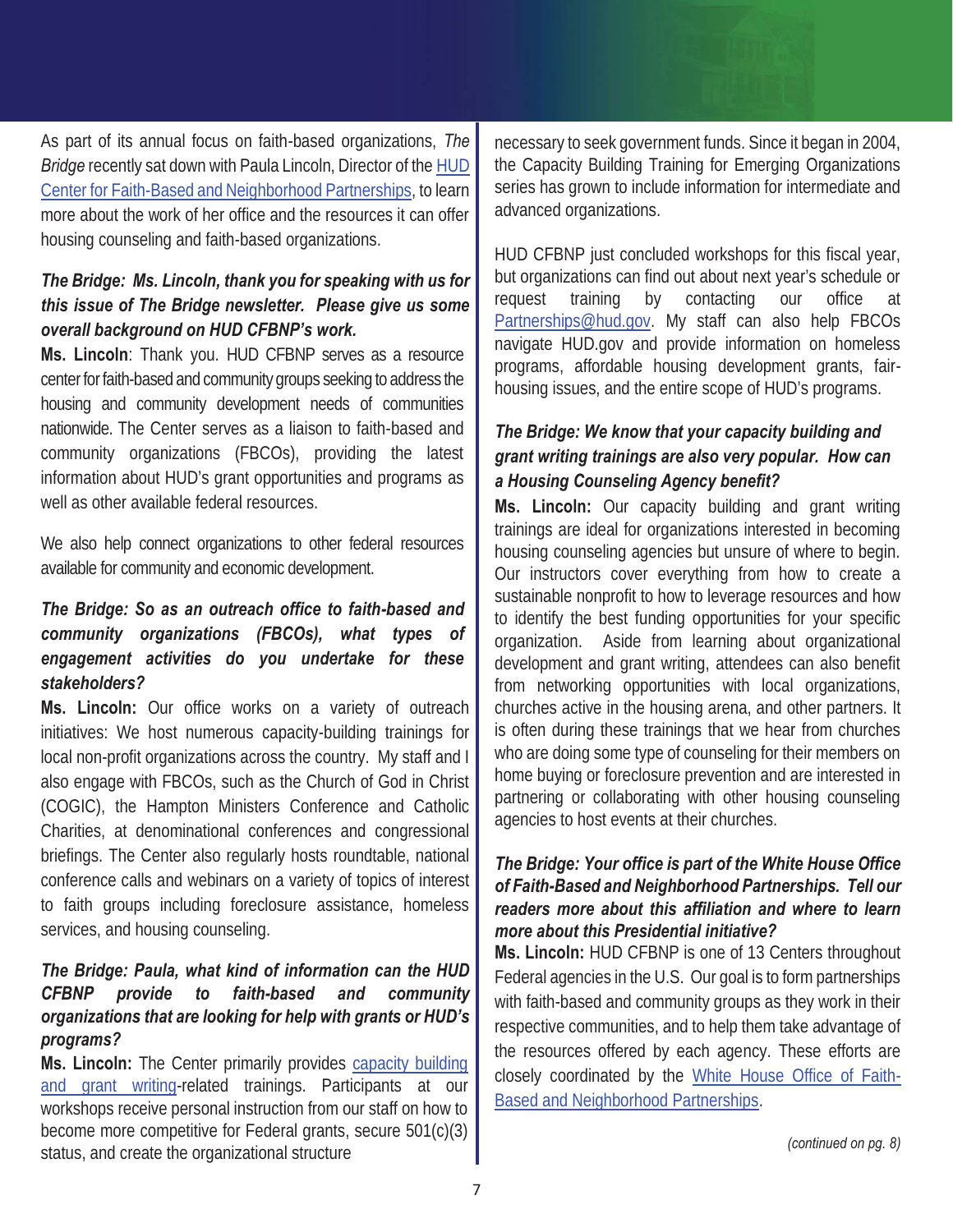## **INQUIRING MINDS WANT TO KNOW**



- **Q. What is the most frequent deficiency cited in HUD Performance Reviews?**
- **A.** Documentation in client files is one of the most frequently seen deficiencies noted in a performance review.
- **Q. What steps can agencies take to ensure they are meeting HUD client file documentation requirements?**
- **CHAMPIONS 7610.1 Rev-5. Chapter 5, Paragraph 5-7.** The *Review Millenbuse*.gov **A.** Client files need to completely document housing counseling activities including the client disclosure, action plan, financial analysis, budget, any referrals and followup activity. A complete list of items can be found in **HUD**



**Client File Documentation Tip:** Create checklists for client file documents from Form HUD 9910, *Office of Housing Counseling Performance Review*, Items 21-37. Find the 9910 a[t HUD Forms](http://portal.hud.gov/hudportal/HUD?src=/program_offices/administration/hudclips/forms/hud9a) and select 9910 from the list.

#### **Q. Does HUD require electronic client files?**

**A.** Each participating agency must maintain a recordkeeping system so that client files, electronic or a combination of electronic and paper, can be reviewed and annual activity data for the agency can be verified, reported and analyzed.

requirements. The system must permit HUD to easily access all information needed for a performance review (Paragraph 5.2, HUD Handbook 7610.1, REV-5). Agencies that were awarded FY2014 grants under HUD's Housing Counseling Program have additional recordkeeping What steps can agencies take to ensure they are<br>
meating HUD client file documentation<br>
Client files management system.<br>
Client files need to completely document housing service liters including<br>
Client files need to compl

The grant agreement, *Article IV, Statement of Work,* A.2, *Provision of Services,* requires grantees to document all mandatory data elements and provision of services through the participating agency's HUD compliant client management system.<br>Grantees must document **electronically** provision of

service items including budget/financial analysis, action plan, and follow-up.

*(continued from pg. 7, Interview with Paula Lincoln)* 

Readers can find contact information for all 13 Centers at [http://www.whitehouse.gov/administration/eop/ofbnp/offices](http://www.whitehouse.gov/administration/eop/ofbnp/offices/federal)  /federal.

## *The Bridge: Your collaborations with the HUD Office of Housing Counseling have produced a fact sheet and a webinar. What kind of response has your office seen from this?*

**Ms. Lincoln:** There has been a tremendous interest in both the fact sheet and webinar. We receive numerous phone calls from the general public on how organizations can become a HUD-approved housing counseling agency and utilize the fact sheet and webinar to get this information to them. Thus far we have distributed over 2,000 copies of the fact sheet.

and seeking grant funding as well. Additionally, we encourage them to partner with locally established HUD-approved agencies to gain additional experience. The fact sheet, *[Housing Counseling: A Guide](http://portal.hud.gov/hudportal/documents/huddoc?id=cfbnp-hsgcnsfktsha.pdf)  [for Faith-Based and Community Organizations](http://portal.hud.gov/hudportal/documents/huddoc?id=cfbnp-hsgcnsfktsha.pdf)* an[d webinar](http://www.portal.hud.gov/hudportal/HUD?src=/program_offices/housing/sfh/hcc/OHC_TRAINARC)  [archive](http://www.portal.hud.gov/hudportal/HUD?src=/program_offices/housing/sfh/hcc/OHC_TRAINARC) from July 31, 2014 title d, *HUD's Housing Counseling Program: Learn How Faith-based Non-profit Agencies Can Participate,* are excellent resources for emerging organizations seeking to become HUD-approved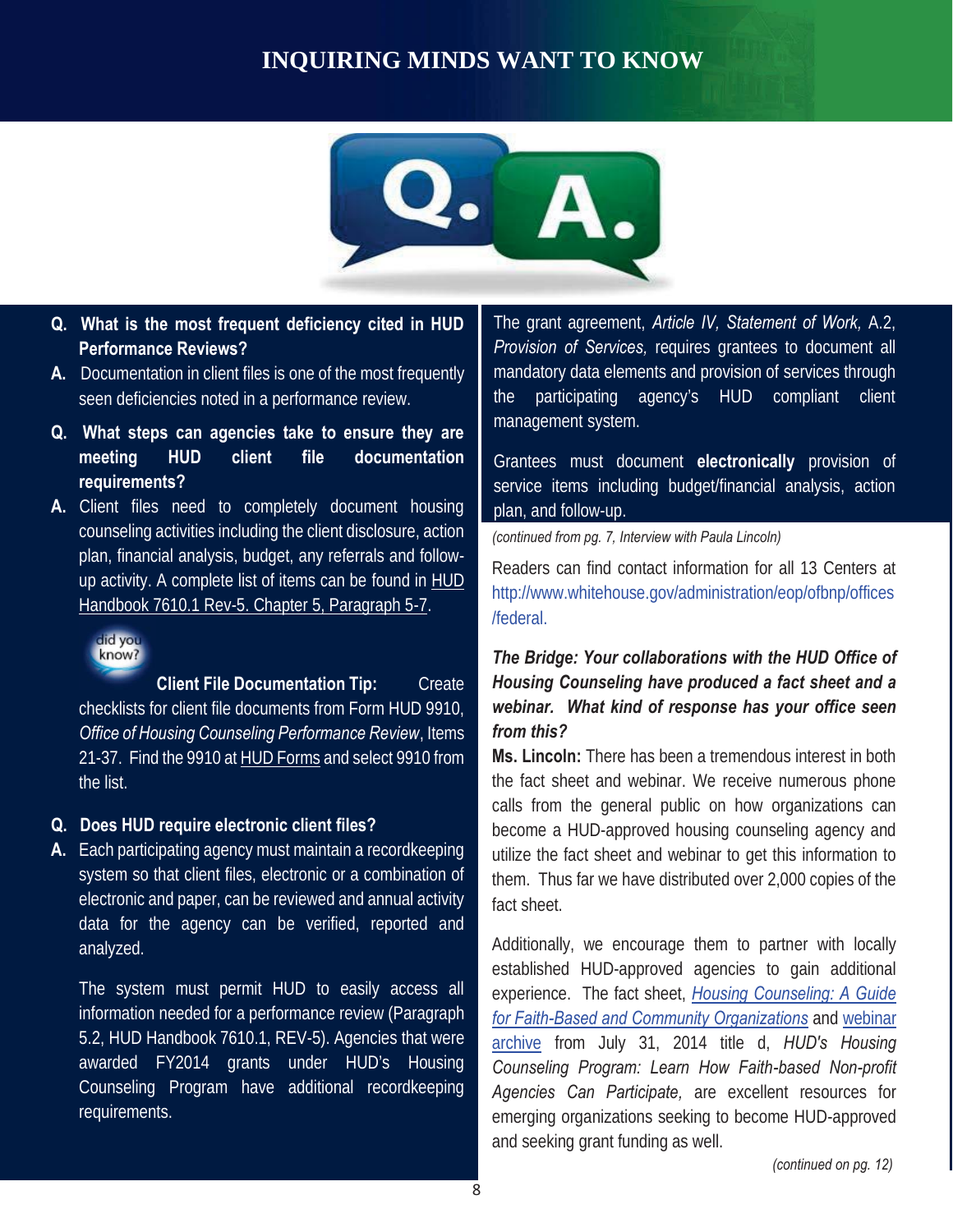## **INCREASING LATINO HOMEOWNERSHIP**



**Washington, DC** - The National Council of La Raza (NCLR) is the largest national Hispanic civil rights and advocacy organization in the U.S. working to improve opportunities for Hispanic Americans. As part of its efforts to reduce poverty for the nation's more than 50 million Hispanics, NCLR pursues research, advocacy, and program initiatives aimed at increasing and maintaining Hispanic homeownership.

counseling services in 22 distinctive markets. The NCLR Homeownership Network (NHN) was established to help increase Latino homeownership and wealth-building opportunities. Currently, the NHN is composed of 44 community-based organizations, providing housing

 percent of households assisted are from communities of color. counseling services in 22 distinctive markets. More than 170 bilingual housing counselors assist 42,000 low-to-moderate income families in any given year with 52 percent of households assisted earning below 50 percent of their Area Median Income (AMI). Though NHN organizations are predominately located in Latino communities with 66 percent of the families served identified as Hispanic, 90

 difference in Latinos' lives across the country. For example: During the past 17 years, NHN has made a remarkable

- More than 500,000 households have received housing counseling services,
- More than 30,000 families were helped to achieve the American dream of homeownership,
- Since 2008, approximately 53,000 families have obtained foreclosure counseling, resulting in thousands of positive resolutions.

Over the course of the last five years, Latinos, along with communities of color lost more equity wealth than any other

ethnic group, due to the foreclosure crisis. At the forefront of numerous financial regulations that impact communities of color, NHN is well-positioned to serve their needs and to further diversify the educational and counseling programs that help people improve their wealth-building capabilities. The result of this work will be that low-to-moderate income families will learn to use and successfully manage various financial investment vehicles so that they can protect, stabilize and grow their assets.

NHN members are dedicated to providing vital housing counseling and asset-building services to Latino and underserved families in the community. During Hispanic Heritage Month, NCLR recognizes the contributions of its members and the families who work so hard day after day to create a brighter future. To get more information, [visit NHN's](http://www.nclr.org/index.php/issues_and_programs/community_and_family_wealth/community_development_programs/nclr_homeownership_network/)  [website.](http://www.nclr.org/index.php/issues_and_programs/community_and_family_wealth/community_development_programs/nclr_homeownership_network/) 

#### **Serving Hispanic Households in Rural Communities**

ns, providing housing serves the Hispanic community of Yuma County, Arizona. foreclosure prevention services. **San Luis, AZ -** Comite De Bien Estar, Inc. reaches and Local church leaders open their doors for Comite De Bien Estar staff to present, offer and speak to the Hispanic members of their congregation, where parishioners obtain detailed information about the agency's homeownership and

> Comite De Bien Ester's target area is the rural community of San Luis, where the agency delivers, coordinates and directs the Mutual Self-Help Homeownership Program. This program has the primary focus to help low and very-low income individuals or households purchase homes in rural areas. Self-Help recipients are first-time homebuyers with the opportunity to purchase affordable housing and participate and collaborate in the construction of their future home. To assist the community, Comite De Bien Estar provides the following counseling services:

x "*Casa Propia Pagos Bajos" Homeownership Counseling Services* include: needs assessments, budgeting, savings, fair housing education, credit reporting, work out solutions to credit challenges, foreclosure education and home affordability based on income and debt.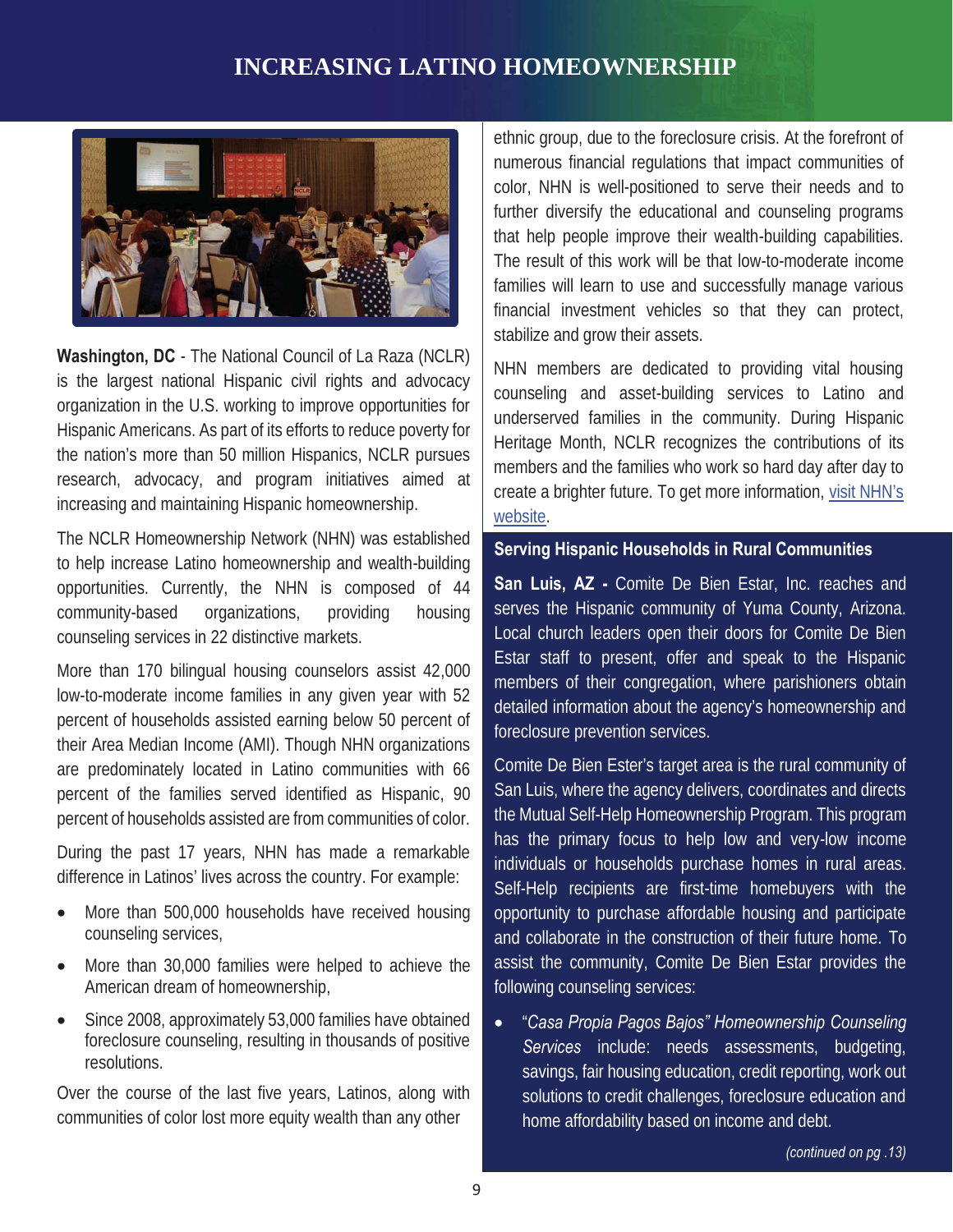

 Hispanic individuals. A city with a population of only 165,000, languages spoken as first languages by its students. **Sioux Falls, SD** - As the community of Sioux Falls, SD continues to grow, so does its diversity. Historically, a predominantly German and Scandinavian population, Sioux Falls has seen an influx of many ethnicities including a significant number Burmese, Bhutanese, Sudanese, and the Sioux Falls school district now has over 120 different

Seeing the expanding demographics, **Sara Ramirez** chose to minor in Spanish while earning her bachelor's degree in cultural exchange. The trip eventually turned into an extended eventually become her husband. business. Wanting to immerse herself in the language, Sara joined a friend already living in Mexico for what was to be a stay, where Sara met Victor, a local resident, who would

When Sara returned home to Sioux Falls, Victor joined her and the two began their lives together. As Victor sought out members of his own culture, Sara was quickly exposed to the Hispanic population of the Sioux Falls area. While attending worship services in Spanish, she began to not only build relationships, but to better understand the intricacies of the Hispanic culture.

proven to be an asset in crossing cultural lines for the sake of **interval and the sake of**  $\sim$ As a counselor and educator with the Lutheran Social Services (LSS) – Center for Financial Resources (CFR), Sara has financial literacy. Able to provide counseling services in both English and Spanish, Sara has helped members of the Hispanic community overcome strong stigmas towards financial counseling.

 she has succeeded in delivering services across a cultural Wanting to further expand opportunities, Sara also leads homebuyer education classes in Spanish, often bringing in Spanish-speaking lenders and real estate agents. Working with contacts in and in locations familiar to the Hispanic community, boundary that once was a formidable wall. All of this is done with Sara's own unique blend of focus and caring attitude.

Sheri Ekdom, Director of the Center for Financial Resources said, "Counselors at the LSS are passionate about helping and empowering consumers that we work with. Sara is no exception; she is respectful, helpful and a joy to work with. She offers hope and advice to clients and is quick with a laugh and a smile. Consumers are fortunate to work with her and many have expressed how grateful they are for her listening ear, educational advice and knowledge of community resources."

chose to **construct** equally well with both European- and minority-Americans, Sara cultural lines for the sake of financial literacy. Able to work In a community that has only recently seen an explosion in cultural diversity, Sara has been on the forefront of crossing is a valued asset to the LSS – Center for Financial Resources.

## **Congratulations Sara, we honor you as a Champion of Service!**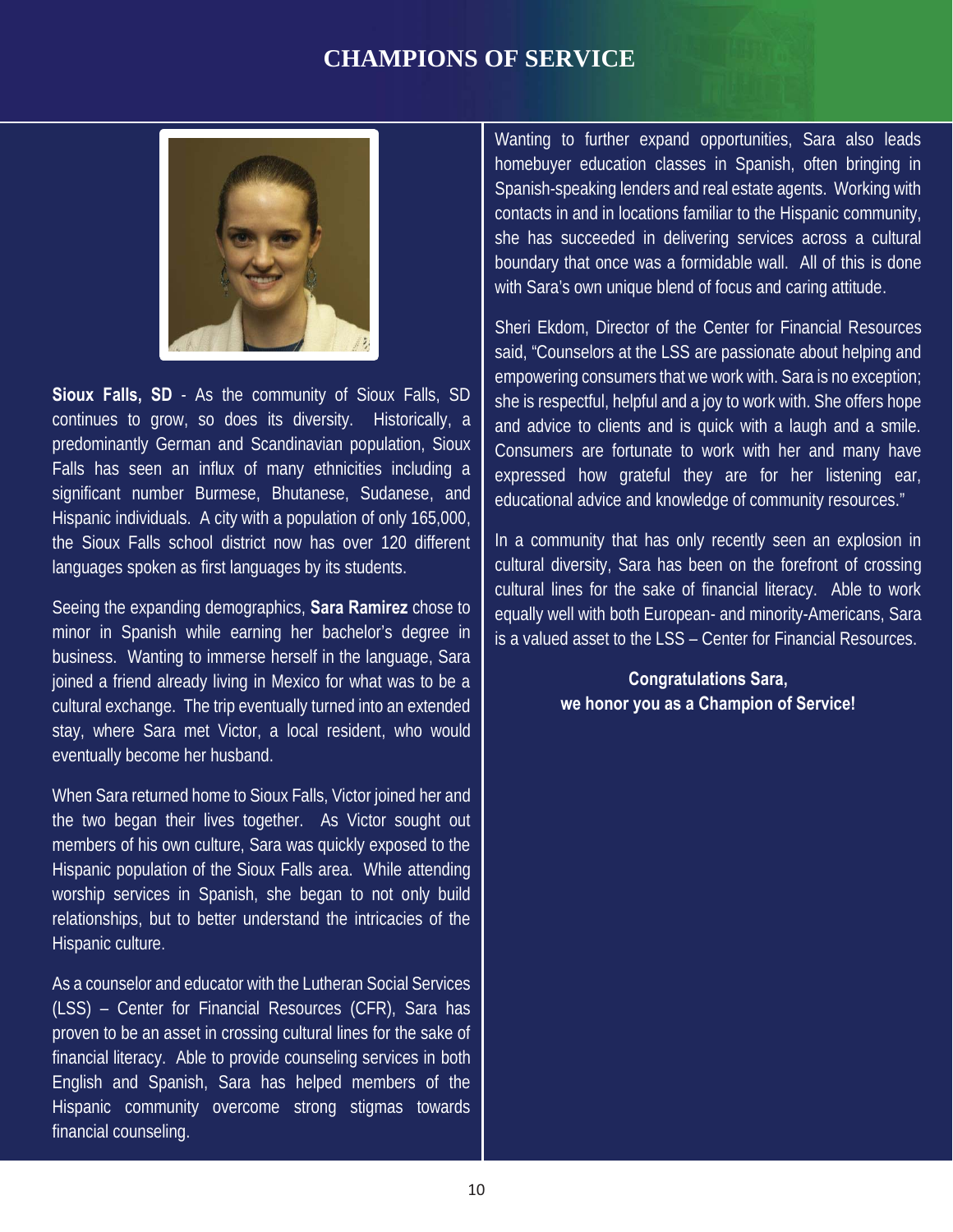

**Sayreville, NJ** - **Deborah Mitchell** has been a counselor with Faith Fellowship Community Development Corporation (FFCDC) since its inception. Deborah came to the agency with a hunger and compassion to help people gain better control of their finances because she knew first-hand, what it was like to experience financial instability.

Early in her marriage, Deborah and her husband struggled **providing excellent hous**  each month to make ends meets. She rolled up her sleeves and learned everything she could about personal finances, quickly realizing that a missing key element was the lack of a budget or spending plan.

In just a few short years, after following a budget, she and her husband paid off all of their debt and purchased their first home in 1987. Since that time, Deborah has dedicated a lot of her time helping her family and friends gain control of their finances to improve the quality of their lives. At FFCDC, she provides financial literacy education, homebuyer education, pre-foreclosure education, and oneon-one counseling.

impacted by the devastation of Hurricane Sandy. When Superstorm Sandy hit the East Coast in 2012, Deborah created manuals and tip sheets and provided inhouse training to help counselors navigate the many local, state and federal funding programs to assist those most

Deborah wholeheartedly believes in housing counseling. loan modified Over the years, she has helped hundreds of families sift. through the arduous task of getting an unaffordable home

 through loss of income. After reviewing the couple's HAMP Loan Modification. The couple was able to reduce complete the HAMP Application process. finances, it was determined that they were eligible for a their spending and received step-by-step counseling to

 family \$1,277.09 per month. The lost income has since After three months on a trial modification, the couple received a permanent loan modification from an original monthly mortgage of \$2,500 to \$1,222.91, saving the been regained and the couple is happy and thriving.

Another family, devastated by the actual loss of losing their home personally called Deborah to thank her for walking them through the transition process from homeownership to renting. They were relieved of the burden and stress of struggling to keep a home they could no longer afford.

 providing excellent housing counseling services to her These examples exemplify Deborah's success at clients.

**Congratulations Deborah,**  we honor you as a Champion of Service!

#### *(continued from pg. 8, Interview with Paula Lincoln)*

It's great to see such an enthusiastic response to these resources.

## *share this information with our Bridge readers. How can The Bridge: Ms. Lincoln, thank you for taking the time to faith-based and community organizations obtain more information about HUD CFBNP and its work with FBCO.*

**Ms. Lincoln:** Thank you for this opportunity. Readers can visit th[e Center's website](http://www.hud.gov/offices/fbci); emai[l partnerships@hud.gov](mailto:partnerships@hud.gov); or call 202-708-2404 for more information and to sign up for the Center's listserv. By signing-up, they will begin to receive the Center's invitations on upcoming events being held around the U.S.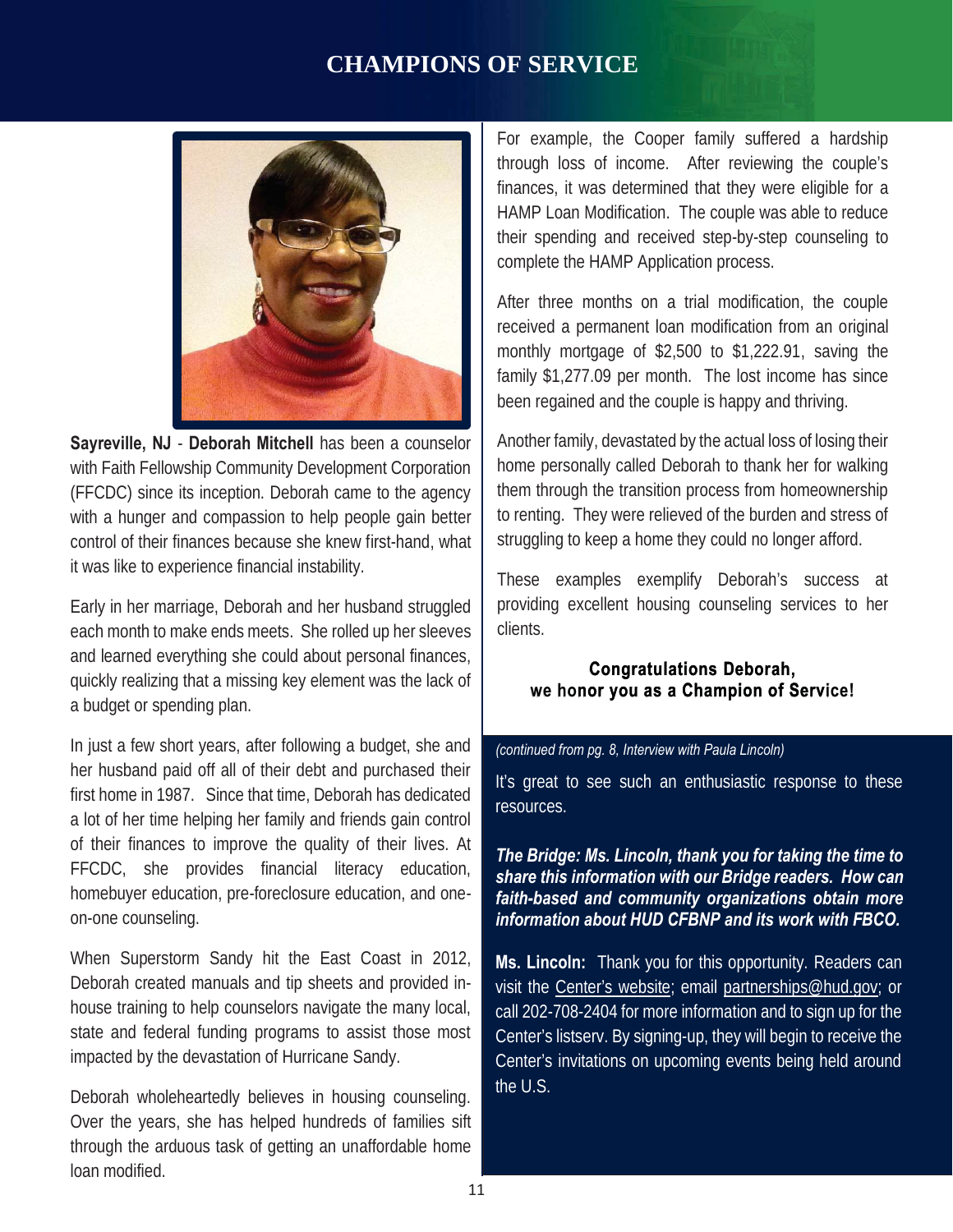#### **Teamwork Makes the Homeownership Dream Work**  By Jamie Lackey –Senior Program Director, Catholic Charities Atlanta

increased demand for foreclosure services. **Atlanta, GA** - Since 2003 Catholic Charities Atlanta (CCA) has been offering Housing Counseling Services to the metro Atlanta area. When the foreclosure crisis hit in 2006, Atlanta, was significantly impacted. Georgia has ranked as high as fourth nationally in foreclosure filing rates. Thankfully, the CCA Housing Counseling Program was positioned to handle the

The Catholic Charities Atlanta team is staffed by three bilingual certified Housing Counselors led by **Pedro Martinez**, CCA's Housing Counseling Program Manager since 2007. **Felipe Perez** has over 15 years of case management work and transitioned into the role of Housing Counselor. Similarly, **David Casas** has successfully been offering housing counseling services for 10 years. This talented trio was poised to meet the growing demand.

Although housing counseling work is often a long process with<br>delayed results, the wait is well worth it. CCA's hard work has and Miriam who both avoided foreclosure. Although housing counseling work is often a long process with paid off in the following success stories of the Rodriguez family

The Rodriguez family came to CCA with a foreclosure notice. stating their home would be foreclosed in one month. They were behind on their payments due to income reduction. The family had initially paid a company for loan modification help but never received services. CCA's David Casas immediately began to work with the advocacy department at the lending institution. Due to David's quick action, the foreclosure was postponed.

 develop relationships with lenders in order to be able to After further advocacy and intervention, the family was assigned a trial payment and ultimately received a final loan modification and reduction in principal of \$66,365.38. This result was astounding and life changing for this family with two young boys. CCA's Housing Counseling team works hard to respond quickly when families are in crisis.

In addition to efforts to obtain modifications and prevent foreclosures, CCA dedicates much time and resources to



(From l to r, Felipe Perez, Pedro Martinez, David Casas)

 and assessing their cases, counselors will occasionally notice scam prevention and reporting. When working with clients that clients have unwittingly been targeted by scams. Such was the case with Miriam, whose mortgage was 20 months in arrears. She and her husband were unable to meet their obligations after his hours were reduced and she was unable to work. Throughout this difficult time, Miriam and her husband sought help with two different firms of questionable repute.

ess with<br><sub>IOrk has some was charged excessive amounts of money at a firm that</sub> services, she did pay a significant portion with no resolution. guaranteed the short sale of her home. During this process, official documentation and paperwork were filed. Although Miriam did not pay the full \$5000 she was initially charged for

> When Miriam discussed her situation with Felipe Perez at CCA, the counselor immediately recognized what was going on and advised Miriam to no longer make any payments. The scams were reported and Felipe contacted her lender to determine what could be done in the case, but the lender denied any modification program. By this time, the loan had been sold to another lender.

> her home. After much effort, Miriam's new lender approved her for a modification and principal reduction program after completion of the trial payment plan. Miriam is elated that she can keep

 **Felipe Perez, and David Casas. Congratulations to Pedro Martinez, You are truly the definition of Champions of Service!**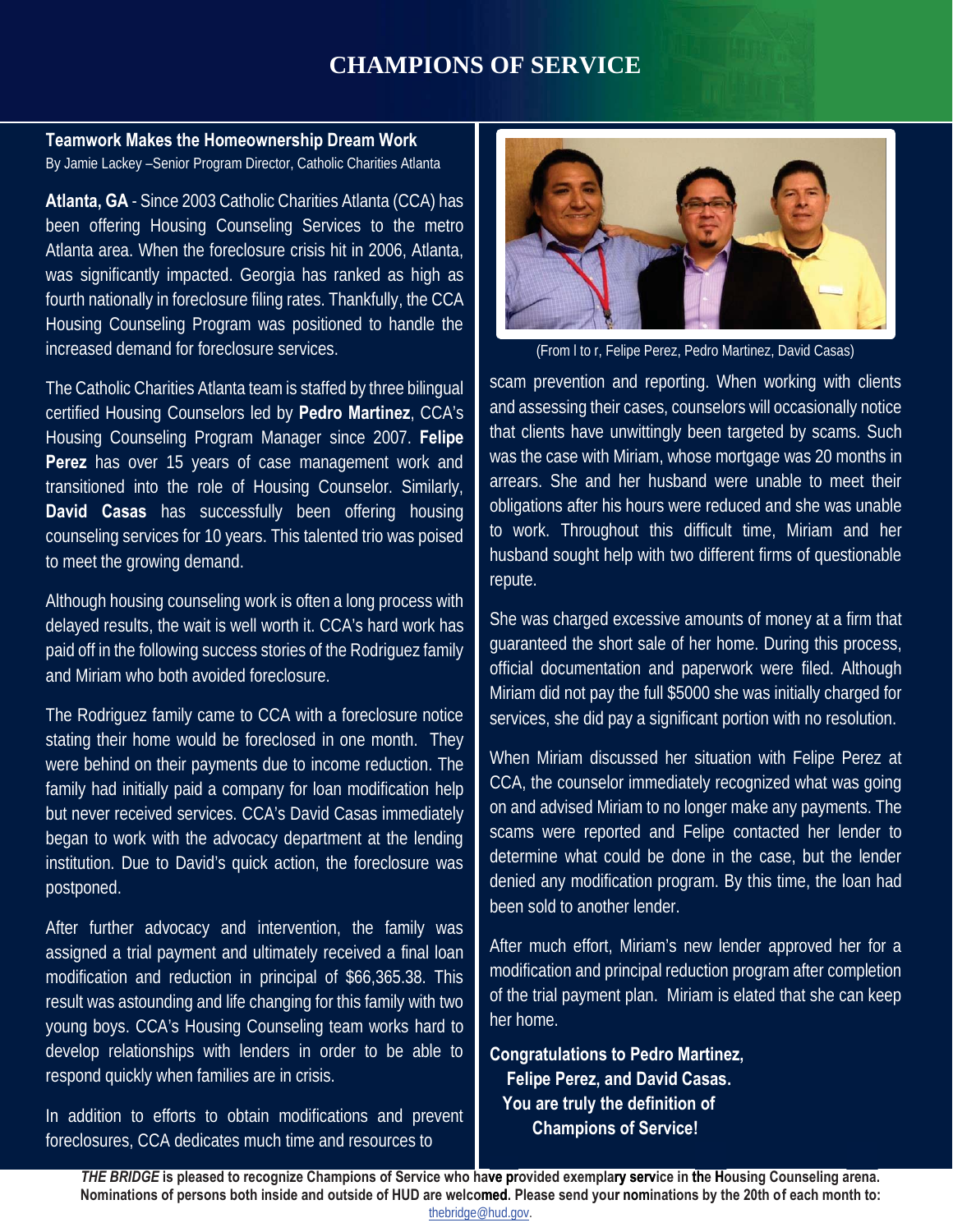

**Corpus Christi, TX** - **Doreya "Yiyi" Dean** is the Director of Housing Counseling Program and Grant Writer/Administrator for Catholic Charities of Corpus Christi, Inc. Originally from Panama, she received her degree in Early Childhood Education from Boston University and worked for 17 years as Education Program Coordinator, and later the Director of Child Development Center with the Department of Defense in Germany while her husband served in the Army.

developer which carried over into her work with | percent pringing his m In 1991, Yiyi started her tenure as a grant writer and program Catholic Charities of Corpus Christi, Inc. In 2001, she became a fully certified housing counselor and in 2002, she developed and implemented Catholic Charities' HUDapproved Housing Counseling Program.

 Since starting the HUD-approved housing counseling moderate income. Yiyi continues to work with families and tenures, while expanding the agency's services to a 12 Texas-Mexico border. program, Catholic Charities of Corpus Christi, Inc. averages 1,100 clients annually. Yiyi designed the agency's "Family Self-Sufficiency Program" in 2007 and in 2008, she became a certified credit counselor, where she created a financial literacy curriculum for families and individuals with low-toindividuals promoting homeownership and responsible rental county area, placing emphasis in Colonia initiatives along the

Texas-Mexico border.<br>She is currently working on developing programs that provide assistance to families and individuals experiencing food insecurity and hunger in rural communities. Her work at Catholic Charities of Corpus Christi, Inc. is instrumental in developing and expanding programs that reach a

City of Corpus Christi and neighboring counties. marginalized population and promote individual empowerment, and community stabilization throughout the

 unforeseen illness, which later was diagnosed as stage 3 Over the last 12 years of working with a diverse population, Yiyi has experienced many success stories. For example, in 2013, a 57-year old Retired Army-Texas Veteran with an 11.78 percent interest rate mortgage was facing foreclosure. Due to a series of heart attacks, and his wife's cancer, they fell five months behind on their mortgage, owing \$7,092.32. Not being able to afford the repayment plan of \$1,575.00 per month, the homeowner was drowning in mortgage debt.

After contacting the mortgage company, Yiyi was able to negotiate a three month trial loan modification, and lowered the monthly payments to \$875.00. A permanent loan modification was successfully completed seven months later; and the homeowner received an interest rate of 2.5 percent bringing his monthly mortgage payments to \$459.45. The family kept their home, which was a successful outcome.

> **Congratulations to Doreya "Yiyi" Dean, we honor you as a Champion of Service!**

 *(continued from pg. 9, Serving Hispanic Households in Rural Communities)* 

**"***Yo Puedo Salvar Mi Casa"* **Foreclosure Prevention Counseling Program's** mission is to assist homeowners in risk of foreclosure obtain prompt loss mitigation options.

- x C*ounseling services* include: review of original loan documents, reason for delinquency or default, budgeting, financial difficulties analysis, income source and stability, debt and housing ratio calculations/obligations and credit reporting.
- insurance policy documentation. x *Intervention services* include*:* contacting first and second mortgage companies if workout is feasible, present client's hardship situation, evaluation of budget, obtain home value and request home

Vis[it Comite De Bien Estar, Inc](http://www.comiteaz.com/). for more information.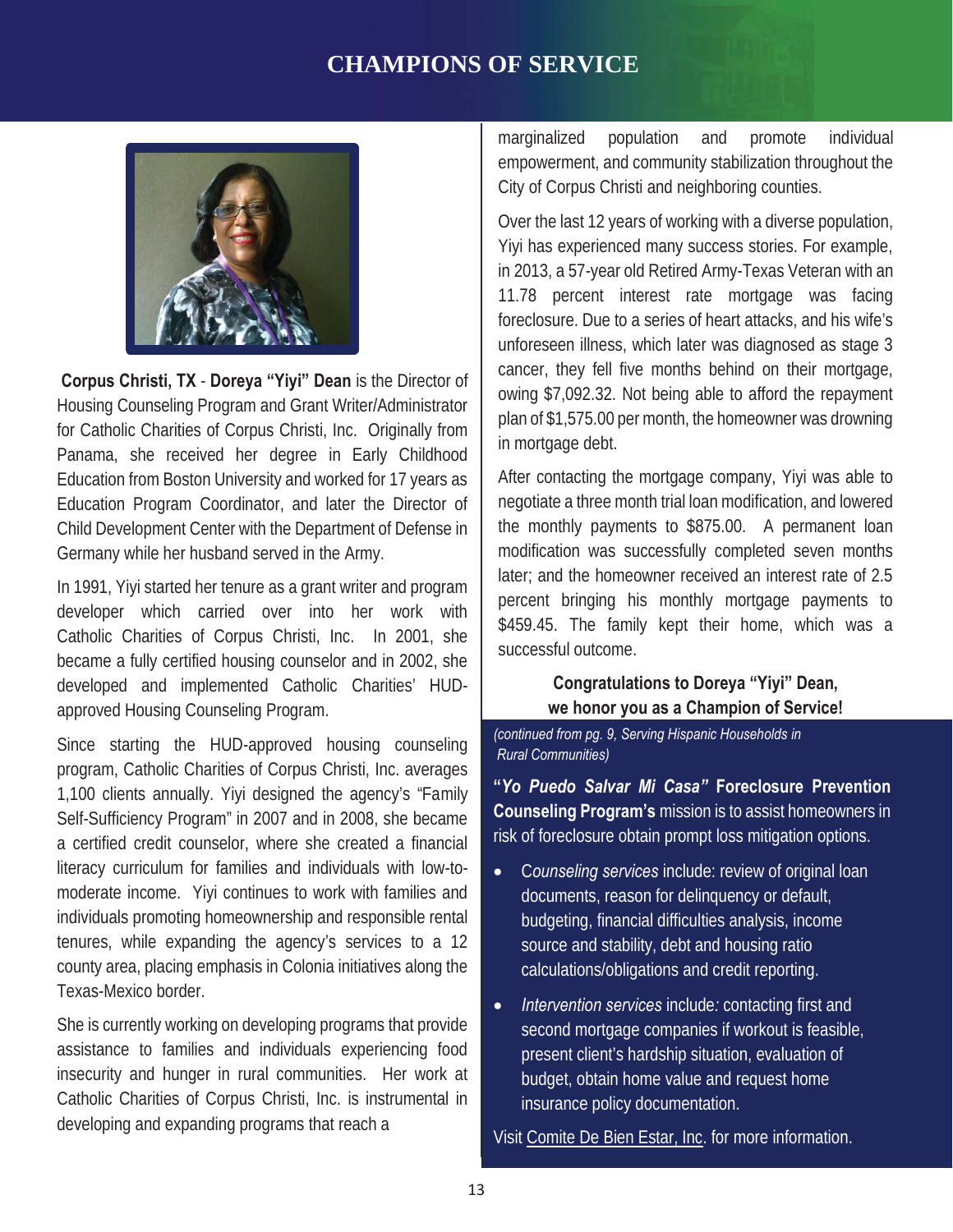## **TOOLS AND RESOURCES**

## ESPAÑOL.HUD.GOV

**ov** for HUD Spanish language content and follow HUD on social media at HUD RSS Feeds Español, HUD Facebook en Español, HUD Twitter en Español, and HUD Podcasts en Español.

PRESIDENT OBAMA AND THE HISPANIC COMMUNITY

Review [President Obama's Agenda](http://www.whitehouse.gov/hispanic)  [and the Hispanic Community,](http://www.whitehouse.gov/hispanic) which is a one-stop shop for what the Obama Administration is doing related to the Hispanic community.

## **CreditSmart Español**

**CHAMPIONS OF SERVICE**

Download "Credit Smart<sup>®</sup>," a multilingual financial education curriculum and consumer outreach initiative by Freddie Mac.

## **National Council of LaRaza (NCLR)**

[NCLR Limited English](http://www.hsgcenter.org/language-access/)  [Proficiency Resources f](http://www.hsgcenter.org/language-access/)or document translations, bilingual resources, and tips and tools from the field.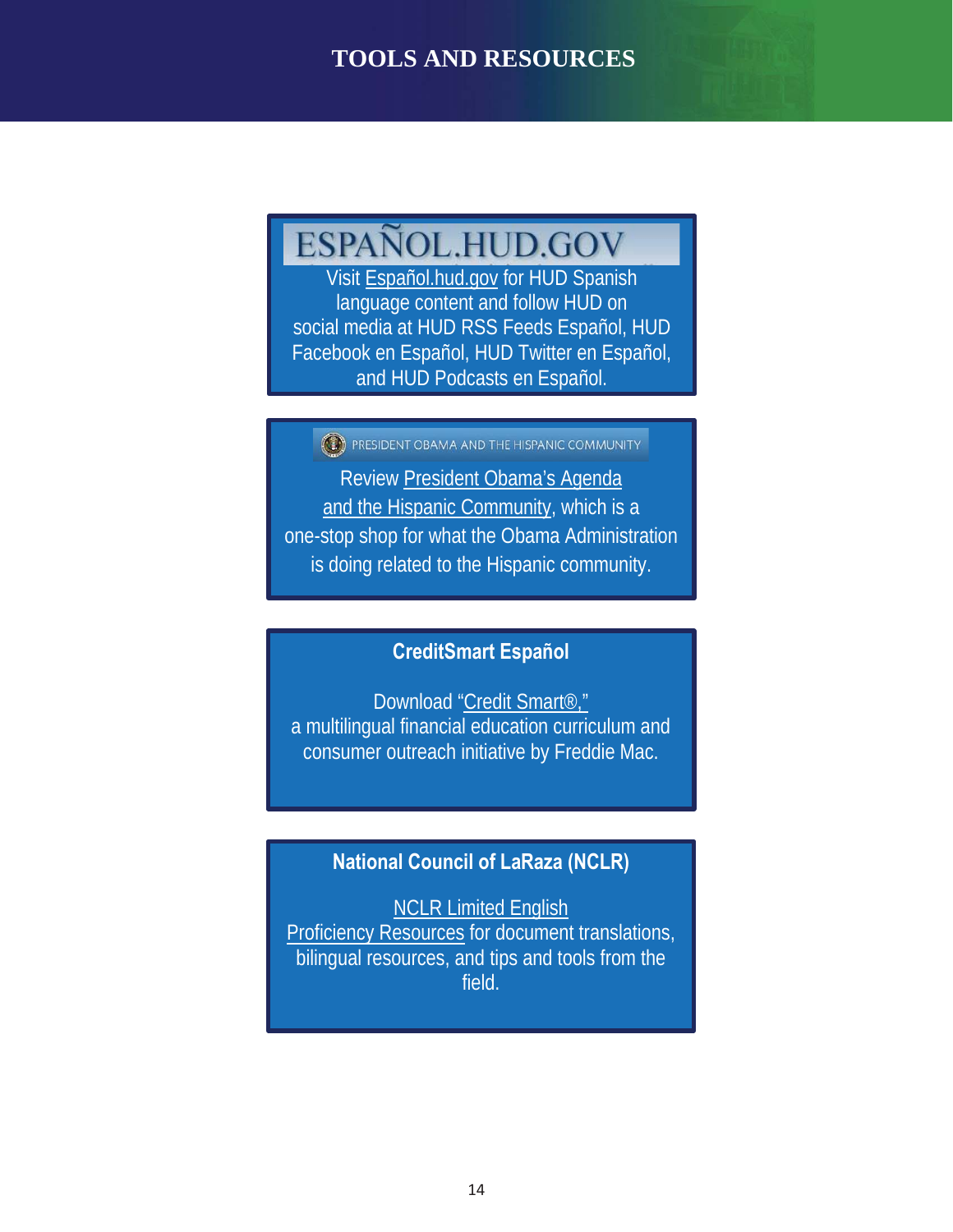## **SPECIAL TRIBUTE TO BEN DETTERMAN**



 responsive, dedicated public servant. Ben took great joy in helping others with their housing needs and did so with the utmost professionalism. The HUD Office of Housing Counseling (OHC) is deeply saddened to report the passing on September 17, 2014 of our friend and colleague **Ben Detterman**. For 29 years, Ben served Americans as a caring,

so with the utmost professionalism.<br>During his career, Ben worked in HUD's Federal Housing Administration in Multi-Family Housing and in Single Family Housing's, Real Estate Owned, and Program Support Divisions. Ben worked in the Denver, Colorado HUD Office.

 Ben was admired by his peers for his enthusiasm for housing counseling. His selfless desire to help others inspired his colleagues, and his giving spirit contributed significantly to the success of the new Office. During his commendable career, Ben received numerous awards for his outstanding contributions and service. In 2012, Ben volunteered to join HUD's new Office of Housing Counseling as a Housing Program Specialist.

Office of Housing Counseling to follow. In 2014, Ben received a Special Act Award for his role in revising how housing counseling agencies report their performance and accomplishments to HUD. The year-long project resulted in housing counseling agencies using the new, revised HUD-9902, Housing Counseling Agency Activity Report. Ben also received awards for streamlining reporting requirements for housing counseling agencies. His program knowledge, organizational skills, dedication to duty, and superb leadership qualities set an outstanding example for the

Office of Housing Counseling to follow.<br>Ben was a strong supporter and advocate for housing counseling. He provided advice, guidance and support OHC staff and will be missed by all. Ben was planning to retire in February 2015 after he had celebrated his to a wide range of housing counseling agencies and counselors. He was also a friend and mentor to many 60th birthday.

 possible customer service both internally and externally. Ben had 29 years of federal service working on behalf of all Americans as a responsive, dedicated, and professional public servant. He was knowledgeable, professional, and prided himself in providing the best